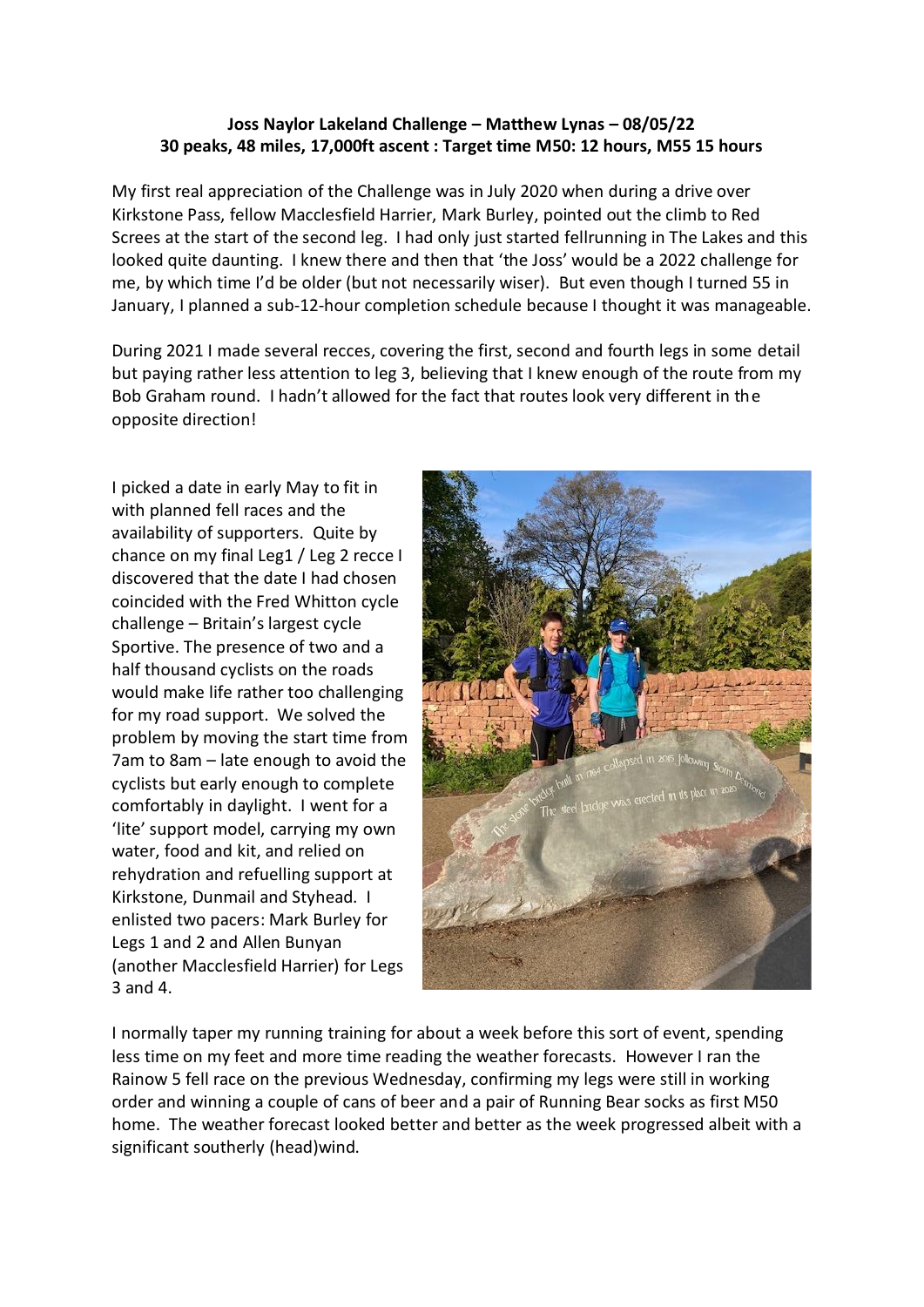On the day of the attempt, Mark, my wife and I arrived in good time at a warm and sunny Pooley Bridge. The weather was as forecast with very good visibility throughout: a little warm on the early stages, though cooled by a gentle but noticeable cross / head wind. Mark and I set off at the planned pace, with Mark treating the leg as a recovery run from the previous day's Inter Counties Fell championship. In spite of the headwind, we arrived at Kirkstone bang on schedule and three minutes later, with refilled water bottles and a further supply of Clif Bars and Shot Bloks, set off up Red Screes. It was still long and steep but considerably less daunting-looking than two years previously. We were heartened also to learn at Kirkstone, that Allen was already waiting at Dunmail and raring to go. The run from Red Screes to Hart Crag had not gone well on my final, solo recce but Mark's superb navigation saw us efficiently and safely across the moors. With a sense of relief I reached the more familiar territory of Fairfield and Seat Sandal. On the descent to Dunmail, Mark dropped back a little, and promised to catch us up by omitting a couple of summits before we reached Styhead.

I arrived at Dunmail just three minutes down on the schedule and after three minutes of refilling water bottles and collecting further supplies (including some flat Coke), Allen and I set off up Steel Fell. I navigated less well than I would have liked on Leg 3 and the lack of recceing in the correct direction took its toll. I needed to navigate confidently at 'race pace' and although the knowledge I gained from completing a Bob Graham round in 2021 ensured I didn't get lost, my routes were not efficient enough to stay with an 11hour 50 minute schedule. Specifically, I lost time on the routes to High Raise and Rossett Pike, resulting in our arriving at Styhead 20 minutes late. However my spirits were lifted, first by meeting up again with Mark just prior to summitting Great End, and then by meeting – not quite accidentally on their part – the two clubmates, Jake and Joe, who had given Allen a ride to Dunmail and who were recceing the Bob Graham round. At Styhead, Andy Robinson (a friend from orienteering days in London) met us, having hiked up from Wasdale Head. Once again we refilled water bottles, and collected a final supply of Shot Bloks. Mark and Andy made their way back to Wasdale Head and Allen and I set off up Great Gable. I must have been beginning to tire as I asked Allen to take the two headlamps that Andy had given me!

On the final leg, we managed a good pace on the uphills, ran the downs and did our best on the rough flats. Allen had been primed by my wife on how best to motivate me, and a mixture of a bit of nagging, some high spirited banter and conversing with sheep, kept my mind off the climbs ahead of us. Aided by swigs of Coke and blessed with some grassy running after Steeple, I lost only nine minutes against my schedule on Leg 4. I arrived at Greendale Bridge 32 minutes down, having completed in 12 hours and 22 minutes.

The welcoming party included Ian and Pauline Charters. Ian had requested a copy of my schedule and had been monitoring my progress throughout the day in order to meet me at the finish. He and Pauline provided some much-appreciated campervan hospitality to my wife and Mark while waiting for me to finish.

My heartfelt thanks to Mark, Allen, Andy, Joe, Jake, Ian and Pauline and my wife, Wendy: I had a truly wonderful and enjoyable day on the fells – away from the crowds but with just the right amount of expert company for support. In keeping with the tradition of the Challenge, a donation has been sent to Buxton Mountain Rescue.